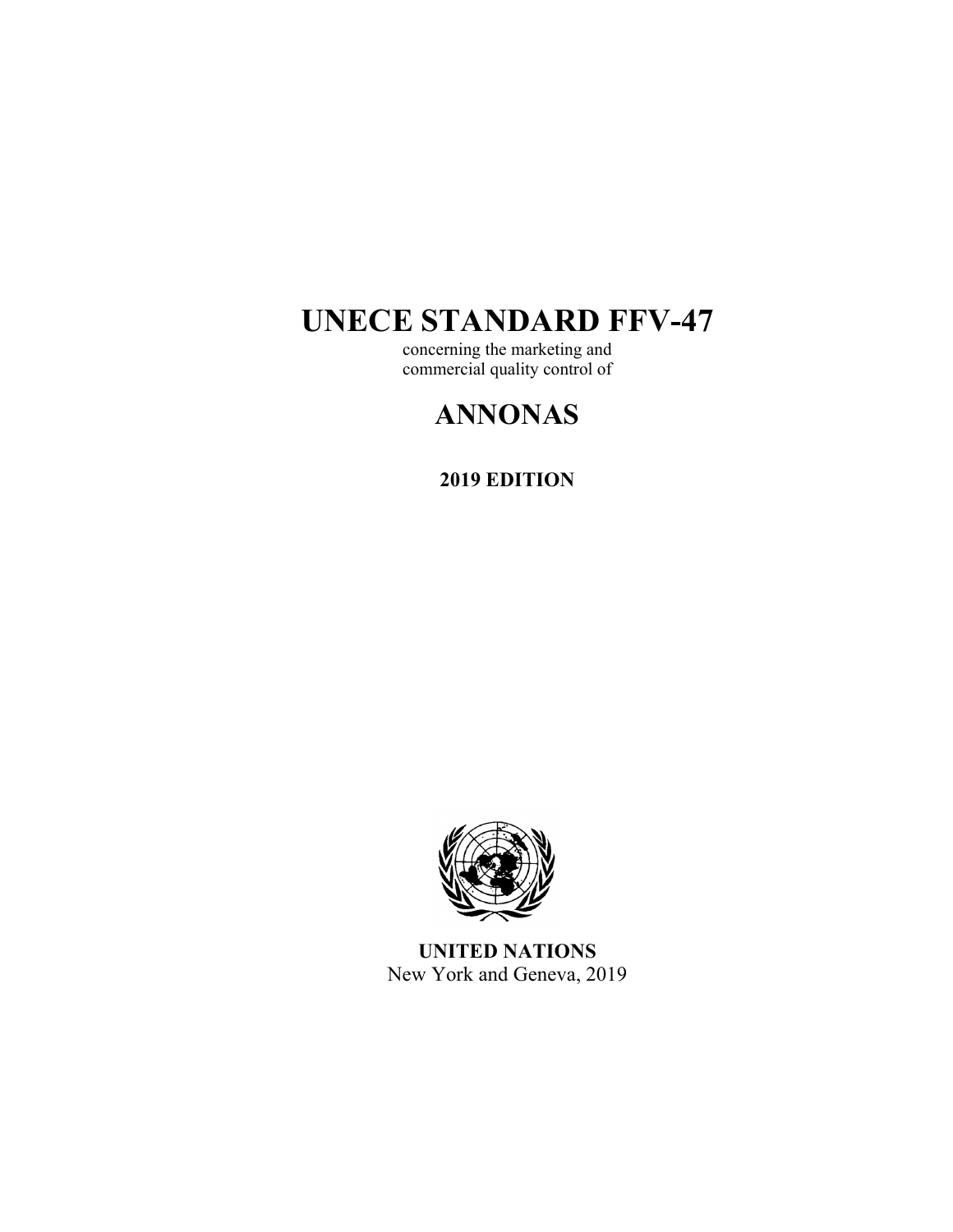#### **NOTE**

#### **Working Party on Agricultural Quality Standards**

The commercial quality standards developed by the Working Party on Agricultural Quality Standards of the United Nations Economic Commission for Europe (UNECE) help facilitate international trade, encourage high-quality production, improve profitability and protect consumer interests. UNECE standards are used by governments, producers, traders, importers and exporters, and other international organizations. They cover a wide range of agricultural products, including fresh fruit and vegetables, dry and dried produce, seed potatoes, meat, cut flowers, eggs and egg products.

Any member of the United Nations can participate, on an equal footing, in the activities of the Working Party. For more information on agricultural standards, please visit our website  $\langle$ www.unece.org/trade/agr>.

The present revised Standard for Annonas is based on document ECE/CTCS/WP.7/2019/17, reviewed and adopted by the Working Party at its seventy-fifth session.

Aligned with the Standard Layout (2017)

The designations employed and the presentation of the material in this publication do not imply the expression of any opinion whatsoever on the part of the United Nations Secretariat concerning the legal status of any country, territory, city or area or of its authorities, or concerning the delimitation of its frontiers or boundaries. Mention of company names or commercial products does not imply endorsement by the United Nations.

All material may be freely quoted or reprinted, but acknowledgement is requested.

Please contact us at the following address with any comments or enquiries:

Agricultural Standards Unit Economic Cooperation and Trade Division United Nations Economic Commission for Europe Palais des Nations CH-1211 Geneva 10, Switzerland E-mail: agristandards@unece.org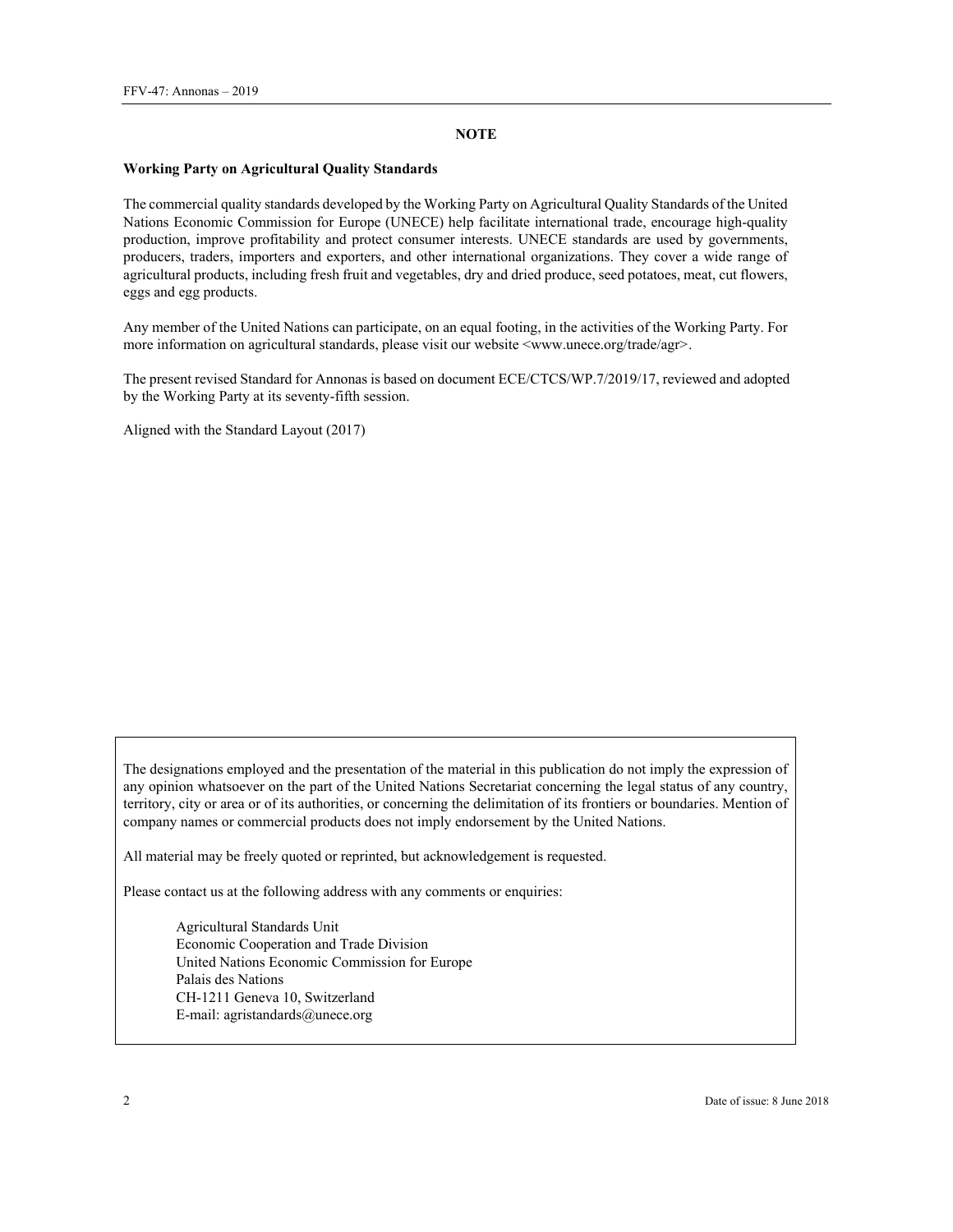# **UNECE Standard FFV-47 concerning the marketing and commercial quality control of Annonas**

# **I. Definition of produce**

This standard applies to the following fruits, classified as "Annonas", to be supplied fresh to the consumer, annonas for industrial processing being excluded.

- Cherimoya of varieties (cultivars) grown from *Annona cherimola* Mill.
- Sugar apple of varieties (cultivars) grown from *Annona squamosa* L.
- Atemoya hybrid from *Annona cherimola* Mill. and *Annona squamosa* L.
- Soursop of varieties (cultivars) grown from *Annona muricata* L.

# **II. Provisions concerning quality**

The purpose of the standard is to define the quality requirements for annonas after preparation and packaging.

However, if applied at stages following export, products may show in relation to the requirements of the standard:

- a slight lack of freshness and turgidity
- for products graded in classes other than the "Extra" Class, a slight deterioration due to their development and their tendency to perish.

The holder/seller of products may not display such products or offer them for sale, or deliver or market them in any manner other than in conformity with this standard. The holder/seller shall be responsible for observing such conformity.

#### **A. Minimum requirements**

In all classes, subject to the special provisions for each class and the tolerances allowed, the annonas must be:

- intact
- sound; produce affected by rotting or deterioration such as to make it unfit for consumption is excluded
- clean, practically free of any visible foreign matter
- practically free from pests
- free from damage caused by pests affecting the flesh
- free of damage caused by low temperatures
- free of sunburn
- free of abnormal external moisture
- free of any foreign smell and/or taste.

The peduncle must be cut near the fruit.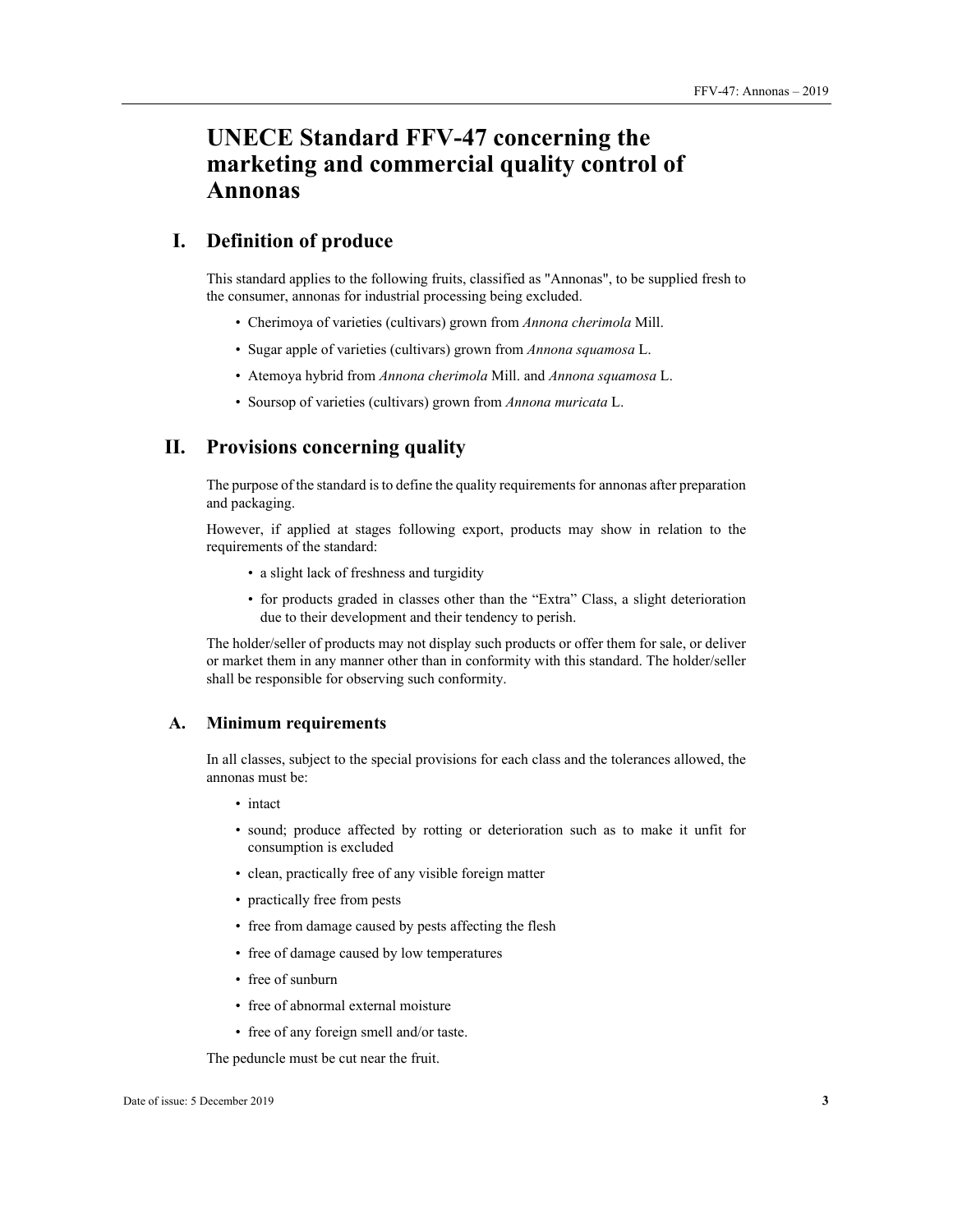The development and condition of the annonas must be such as to enable them:

- to withstand transportation and handling
- to arrive in satisfactory condition at the place of destination.

#### **B. Maturity requirements**

The development and state of maturity of the annonas must be such as to enable them to continue their ripening process and to reach a satisfactory degree of ripeness.

To ensure a suitable degree of commercial maturity, the annonas must present the following characteristics:

- Cherimoya: the skin should have begun to turn to a pale green colour, the carpellary walls should have lost their concave appearance and the ribs of the carpellary joints must not be pronounced.
- Sugar Apple: the carpellary segments are pronounced. The groove-like area between the carpellary segments at the time of harvest must turn pale green to yellow.
- Atemoya: the area separating the carpellary segments at the time of harvest must turn pale green to yellow.
- Soursop: the colour of the skin turns from dark green to pale green at the time of harvest, the spines should be slightly fleshy and the distance between them should be about 15 mm.

### **C. Classification**

Annonas are classified in three classes, as defined below:

#### **(i) "Extra***"* **Class**

Annonas in this class must be of superior quality. They must be characteristic of the species and the variety.

They must be free from defects, with the exception of very slight superficial defects, provided these do not affect the general appearance of the produce, the quality, the keeping quality and presentation in the package.

The spines of the fruit from soursops may have slight cracks.

#### **(ii) Class I**

Annonas in this class must be of good quality. They must be characteristic of the species and the variety.

The following slight defects, however, may be allowed, provided these do not affect the general appearance of the produce, the quality, the keeping quality, and presentation in the package:

- a slight defect in shape
- a slight defect in development
- slight defects in colouring
- slight alterations of the skin and in the case of soursop, of the spines, due to rubbing and/or other causes, not exceeding 5 per cent of the surface area of the fruit.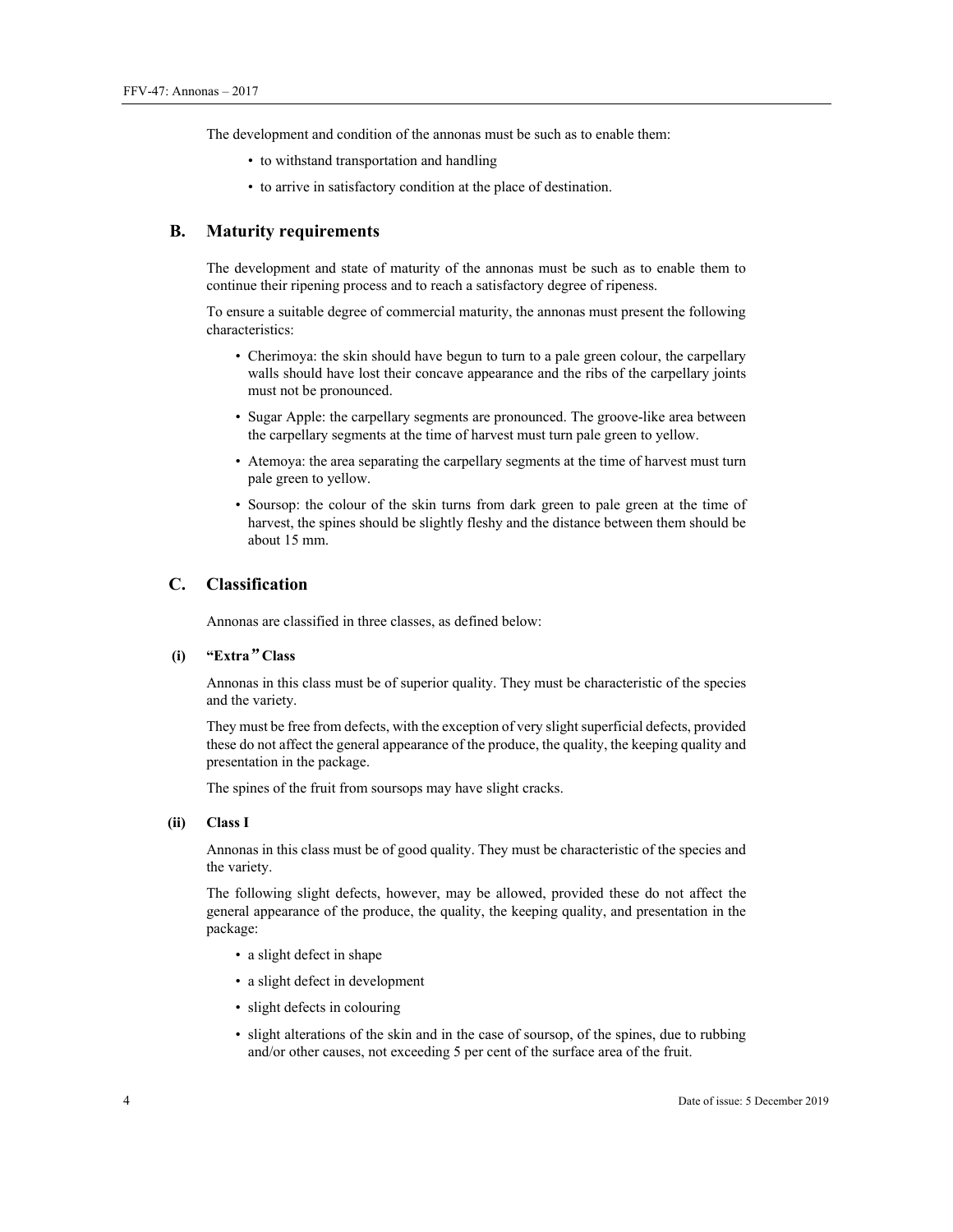#### **(iii) Class II**

This class includes annonas that do not qualify for inclusion in the higher classes but satisfy the minimum requirements specified above.

The following defects may be allowed, provided the annonas retain their essential characteristics as regards the quality, the keeping quality and presentation:

- defects in shape
- defects in development
- defects in colouring
- alterations of the skin and in the case of soursops, of the spines, due to rubbing and/or other causes, not exceeding 15 per cent of the surface area of the fruit.

# **III. Provisions concerning sizing**

Size is determined by the weight of individual fruit.

The minimum size shall be

- 100 g for Cherimoya, Sugar Apple and Atemoya and
- 200 g for soursop.

To ensure uniformity in size, the range in size between produce in the same package shall not exceed:

| Cherimoyas, Sugar Apples and Atemoyas |                                         | <b>Soursops</b>          |                |
|---------------------------------------|-----------------------------------------|--------------------------|----------------|
| Size group<br>in grammes              | Max. range in the package<br>in grammes | Size group<br>in grammes | Size code      |
| 100-225                               | 75                                      | 981-1200                 | $\overline{4}$ |
| 225-425                               | 100                                     | 801-980                  | 5              |
| 425-825                               | 200                                     | 651-800                  | 6              |
| >825                                  | 300                                     | 541-650                  | 7              |
|                                       |                                         | 441-540                  | 9              |
|                                       |                                         | 351-440                  | 11             |
|                                       |                                         | 271-350                  | 14             |
|                                       |                                         | 200-270                  | 20             |

Size codes/ranges other than those indicated are allowed provided that the code/range used is labelled accordingly.

# **IV. Provisions concerning tolerances**

At all marketing stages, tolerances in respect of quality and size shall be allowed in each lot for produce not satisfying the requirements of the class indicated.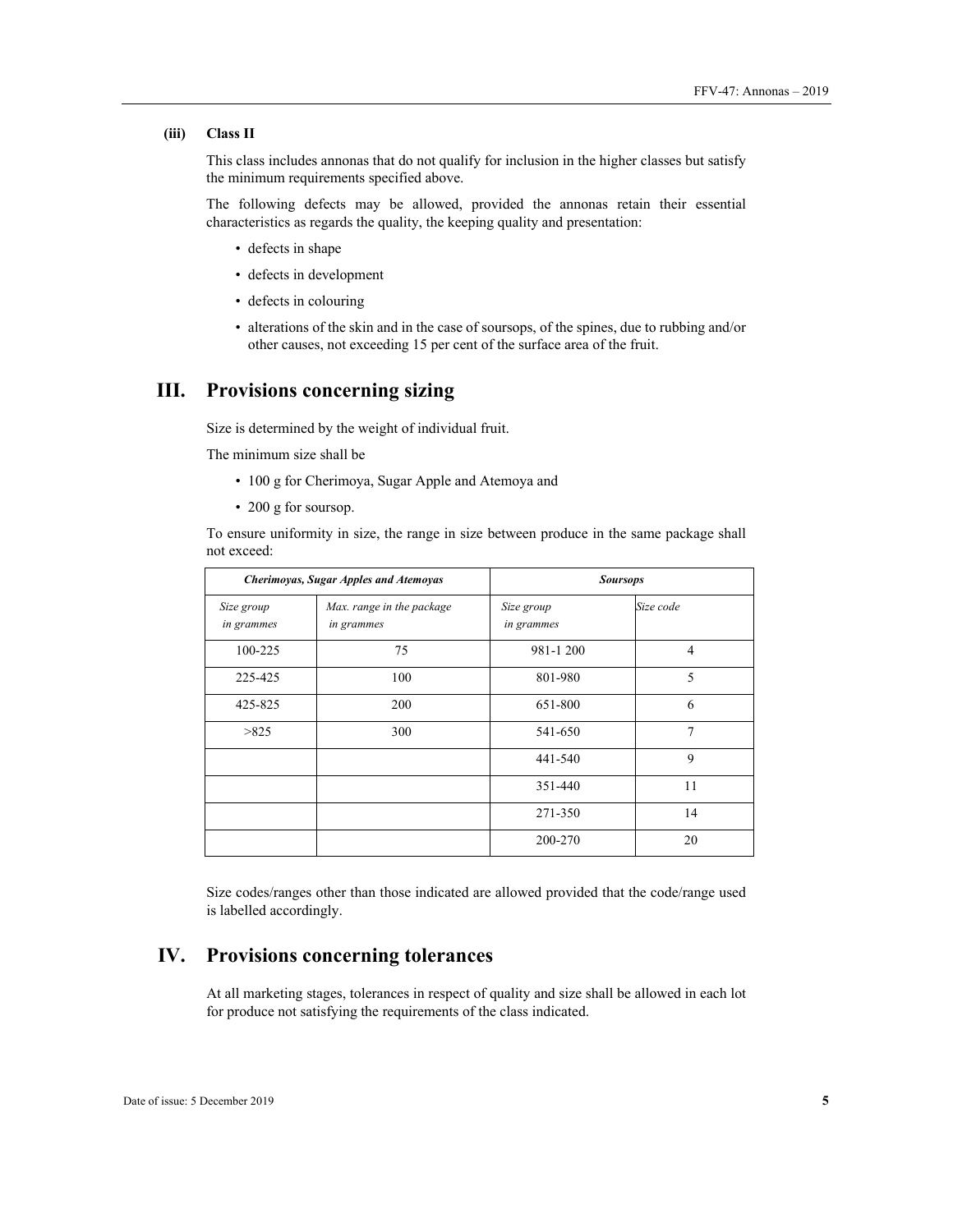#### **A. Quality tolerances**

#### **(i) "Extra" Class**

A total tolerance of 5 per cent, by number or weight, of fruit not satisfying the requirements of the class but meeting those of Class I is allowed. Within this tolerance not more than 0.5 per cent in total may consist of produce satisfying the requirements of Class II quality.

#### **(ii) Class I**

A total tolerance of 10 per cent, by number or weight, of fruit not satisfying the requirements of the class, but meeting those of Class II is allowed. Within this tolerance not more than 1 per cent in total may consist of produce satisfying neither the requirements of Class II quality nor the minimum requirements, or of produce affected by decay.

#### **(iii) Class II**

A total tolerance of 10 per cent, by number or weight, of fruit satisfying neither the requirements of the class nor the minimum requirements is allowed. Within this tolerance not more than 2 per cent in total may consist of produce affected by decay.

#### **B. Size tolerances**

For all classes: a total tolerance of 10 per cent, by number or weight, of fruit not satisfying the requirements as regards sizing is allowed.

### **V. Provisions concerning presentation**

#### **A. Uniformity**

The contents of each package must be uniform and contain only annonas of the same origin, species, variety, quality and size.

The visible part of the contents of the package must be representative of the entire contents.

#### **B. Packaging**

Annonas must be packed in such a way as to protect the produce properly.

The materials used inside the package must be clean and of a quality such as to avoid causing any external or internal damage to the produce. The use of materials, particularly of paper or stamps bearing trade specifications, is allowed, provided the printing or labelling has been done with non-toxic ink or glue.

Stickers individually affixed to the produce shall be such that, when removed, they neither leave visible traces of glue nor lead to skin defects. Information lasered on single fruit should not lead to flesh or skin defects.

Packages must be free of all foreign matter.